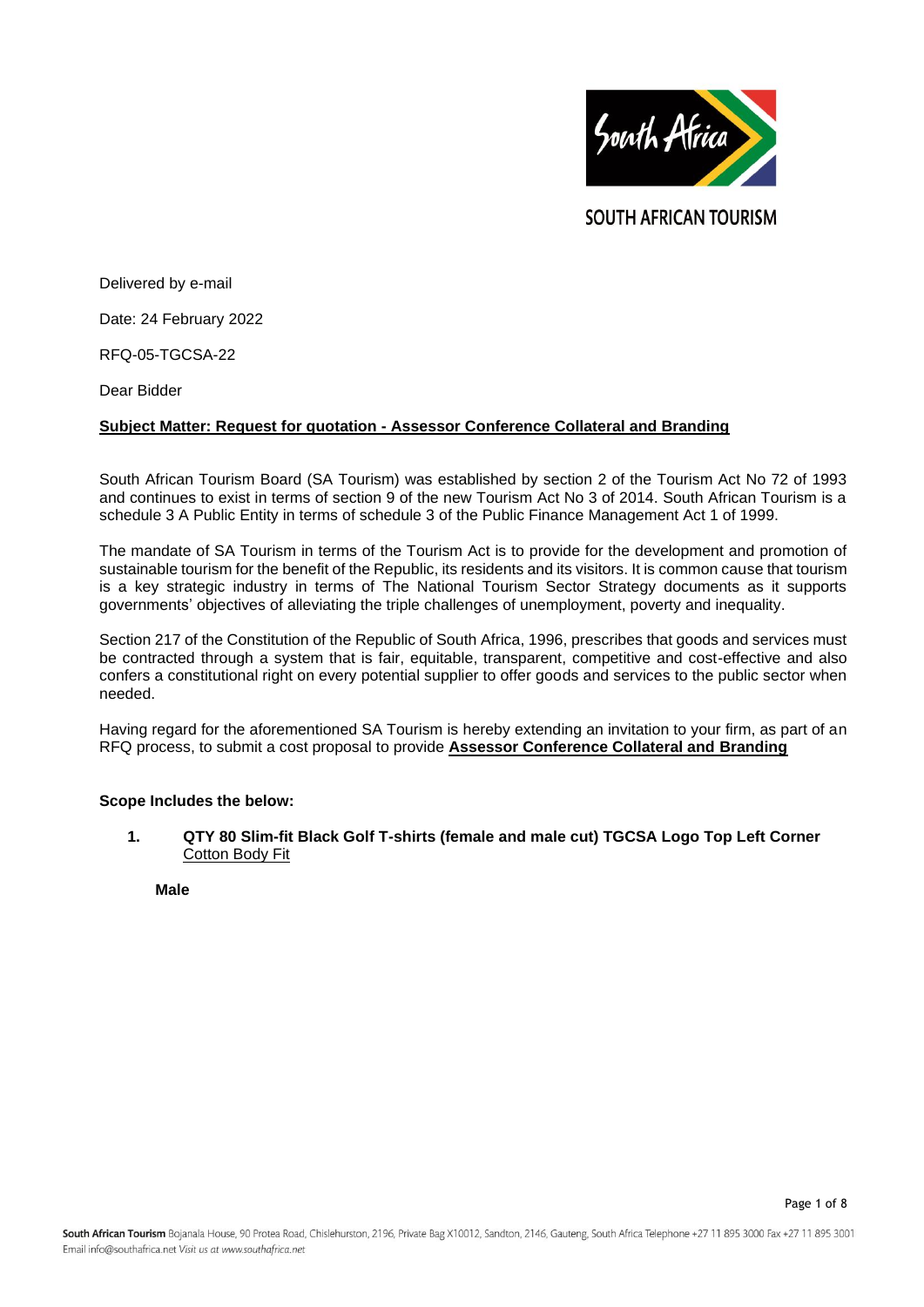

# **Female**

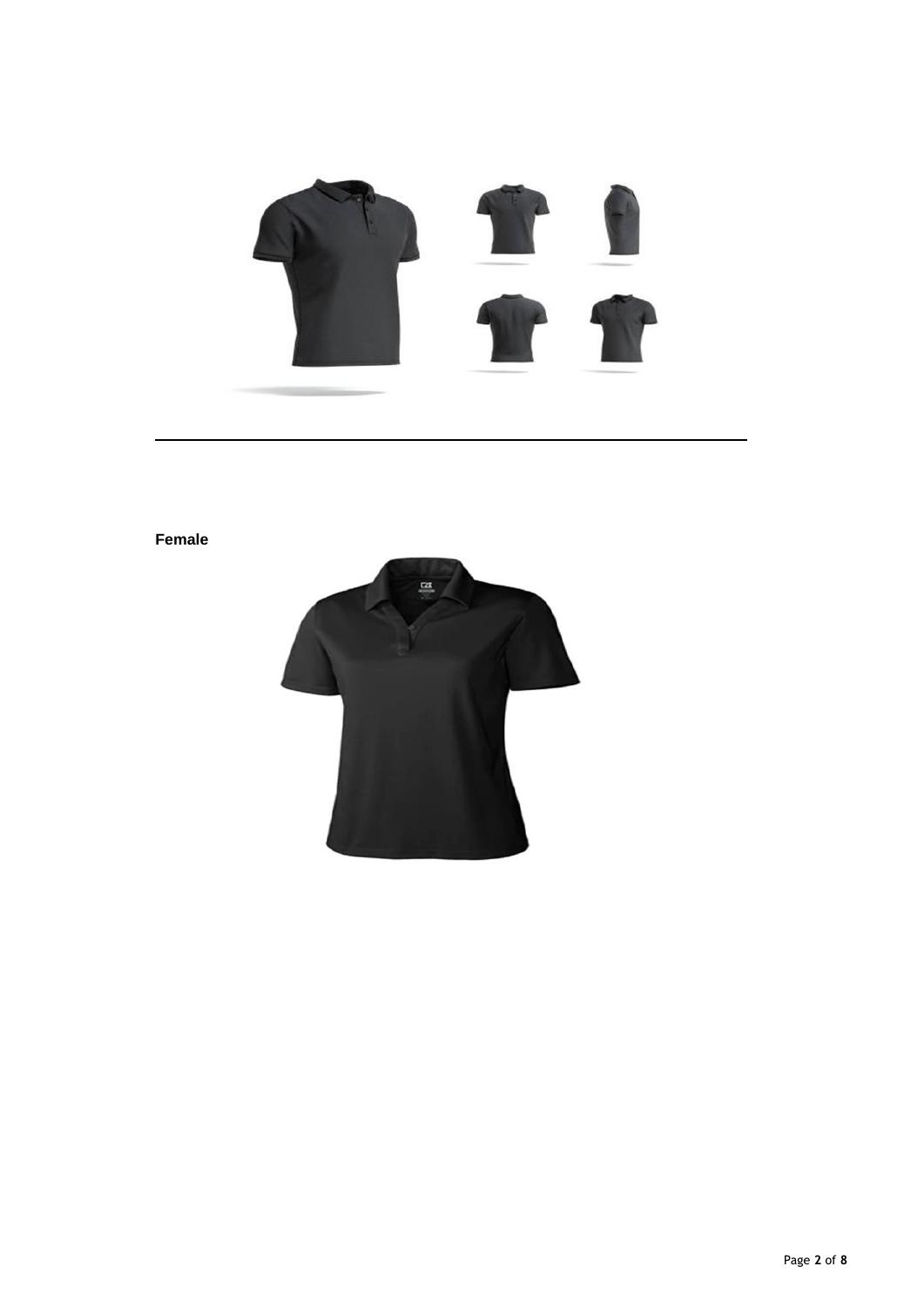**2. 80 Panama hats with 3 different sizes (Beige/Cream colour, TGCSA Branded) Logo should be bottom left.**



**3. Quantity 100 Branded Covid Kit (3 branded reusable Masks, sanitiser, wipes, shields) this must be packaged in a small bag, so we hand it as people get into the bus or arrive at the hotel**

Reusable Masks X3 per person Disposable Masks (Black & Red) TGCSA branding Quantity 80 pax



Liquid Hand Santisers 100ml- (Bottle should include TGCSA logo) Quantity 80

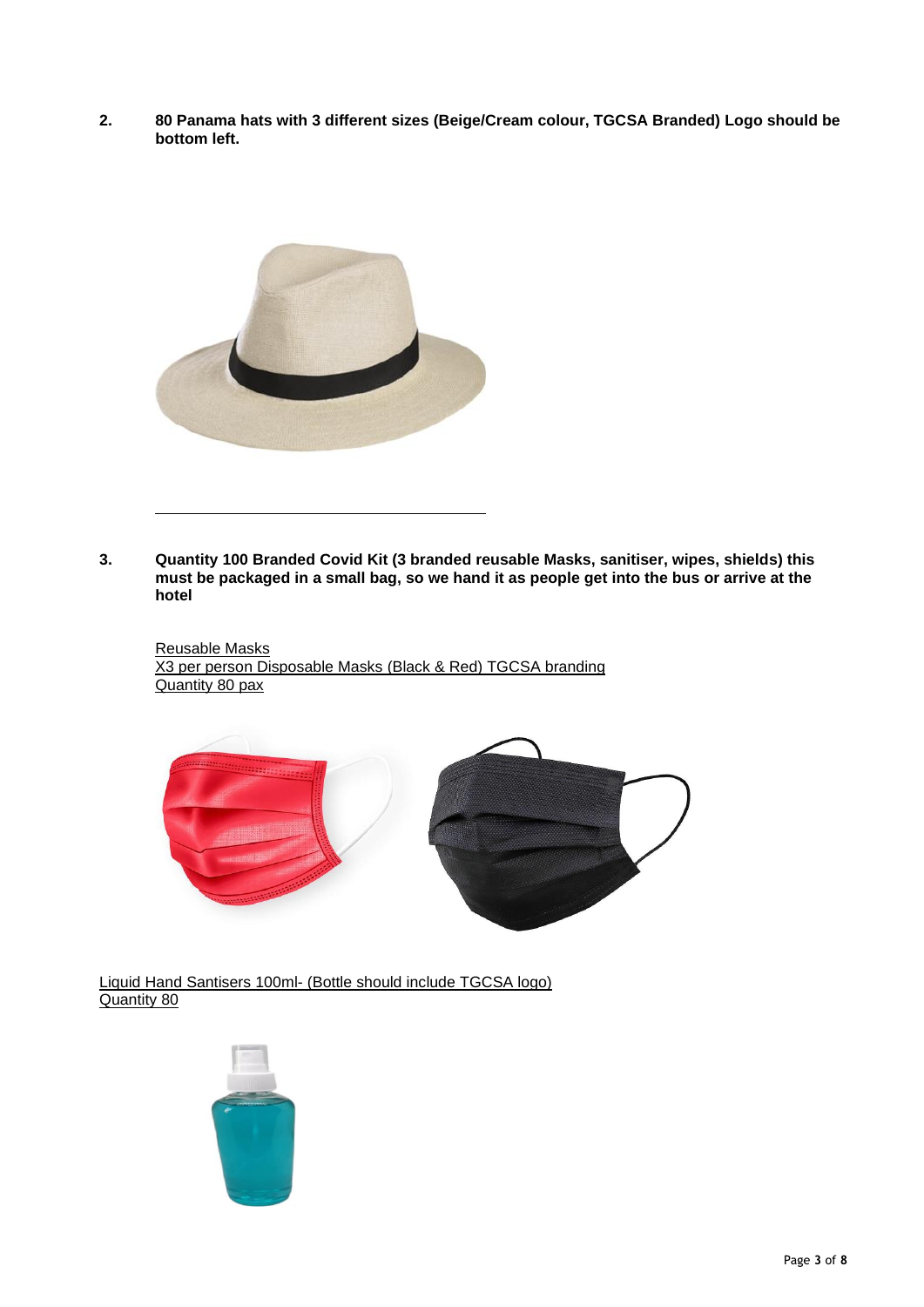Quantity 80 Wipes TGCSA Branded (Twin Savers)



Package Bag

Quantity 80 Vanity Transparent zip bag (TGCSA Branded Black) Capacity 1.5 Kg - 10 Kg



**4. Quantity 80 Small tote bags with zip - preferably recyclable (Red with TGCSA Logo in the centre)**

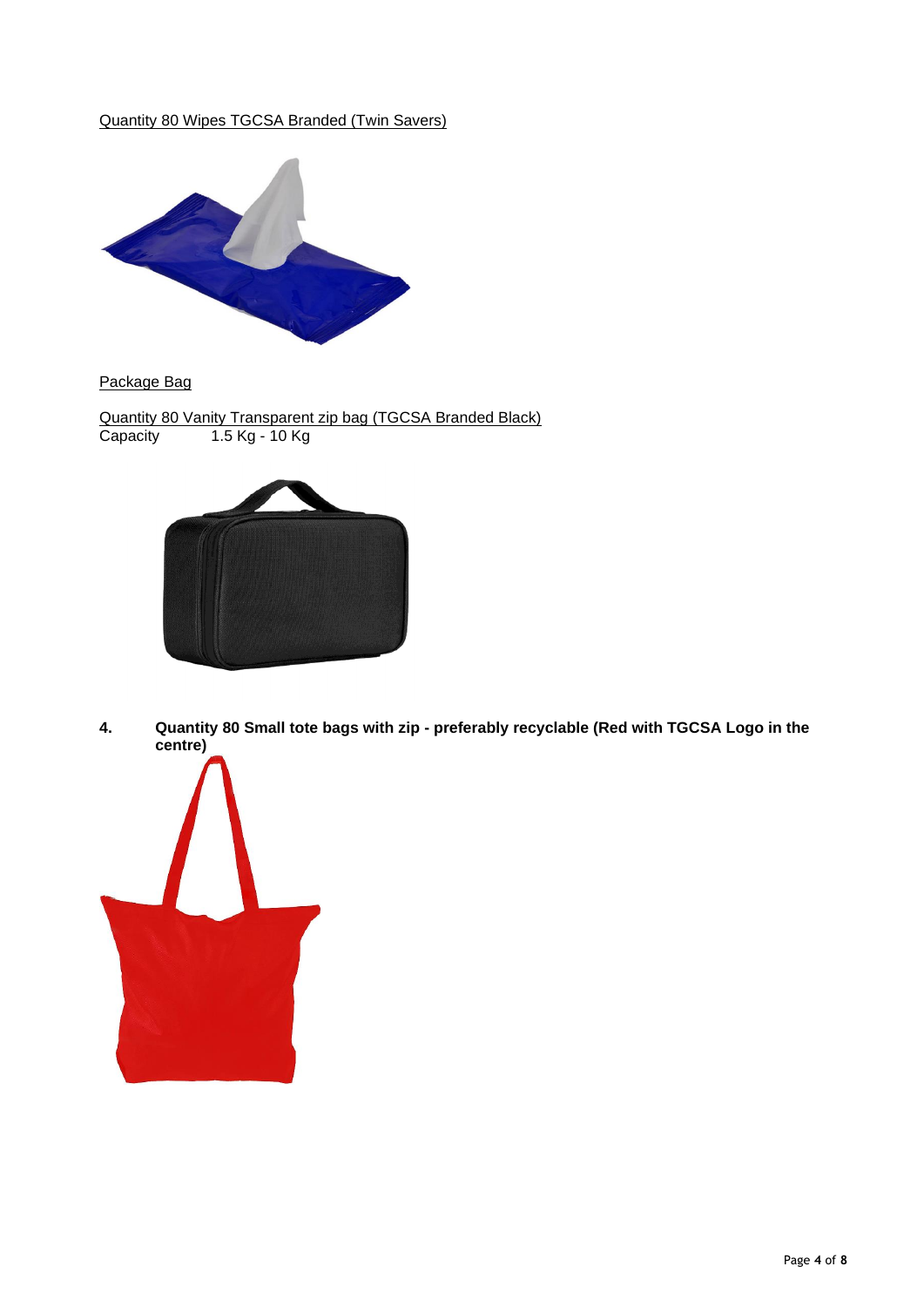**5. Quantity 80 TGCSA Branded Water bottle (Black with star logo in the centre)** Material: Aluminium Size: 24.7cm (h) Capacity: 650ml or 750ml



**6. 5000 Star Pins TGCSA Branded 3D STAR PINS**



# **1. Format of proposals**

Bidders must complete and return all the necessary standard bidding documents (SBD's) attached to this request for financial proposals.

Bidders are advised that their proposals should be concise, written in plain English and simply presented in the same order as indicted below:-

- (a) Cover letter introducing your firm and credentials, capacity, capability and experience for this assignment;
- (b) National Treasury Centralized Supplier Database (CSD) registration summary report with a valid tax status;
- (c) Valid certified copy of B-BBEE certificate;
- (d) Bidders must have specific experience and submit at least three recent references (in a form of written proof(s) on their client's letterhead including relevant contact person(s), office telephone & fax number, website and email address) where similar work were undertaken.
- (e) Overview of the methodology your firm will apply for this assignment;
- (f) Project/assignment approach and plan which outlines the activities to be undertaken during the process;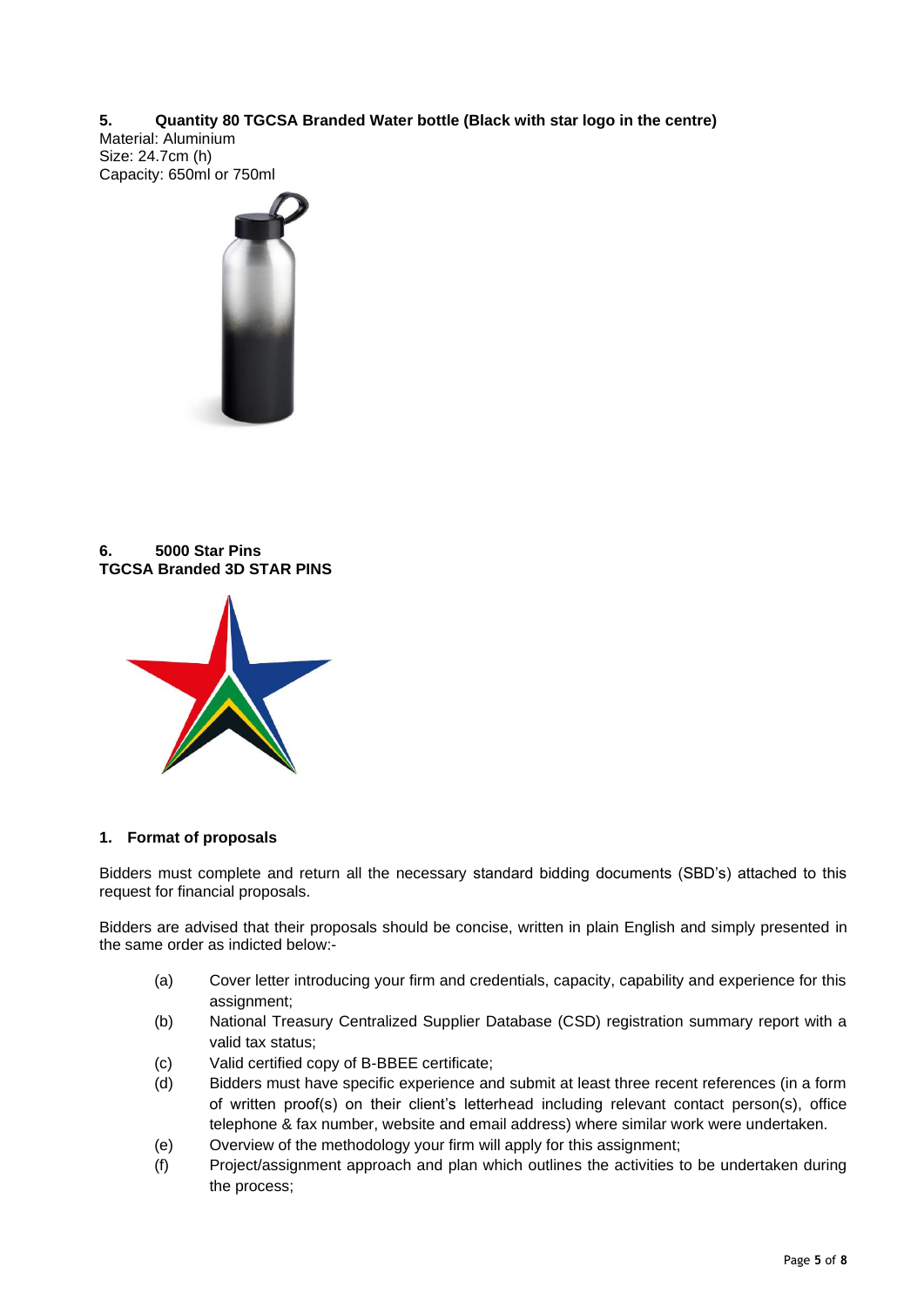- (g) Outline of the qualifications and related experience of the proposed resources that will be assigned to the matter;
- (h) Financial proposal to deliver the assignment including any other cost SA Tourism should be aware off for the successful completion of the assignment;
- (i) Declaration of Interest SBD 4;
- (j) Preference Point Claim Form SBD 6.1;
- (k) Declaration of Bidder's Past Supply Chain Management Practices SBD 8; and
- (l) Independent Bid Determination SBD 9.

## **2. Evaluation Method**

The cost proposals will be evaluated on comparative price and B-BBEE level of contribution, using the 80/20 preference point system contemplated in the Preferential Procurement Regulations 2017 where 80 points will be awarded for price while 20 points will be allocated for preference points for BBBEE as prescribed in the regulations

The points for functionality and the points for B-BBEE level of contribution will be added together and the proposal from the bidder which meets the highest score will be deemed the preferred proposal.

| <b>B-BBEE</b> Status<br><b>Level</b><br><b>of</b><br><b>Contributor</b> | <b>Number of Points</b> |
|-------------------------------------------------------------------------|-------------------------|
|                                                                         | 20                      |
| $\overline{2}$                                                          | 18                      |
| 3                                                                       | 14                      |
| $\overline{4}$                                                          | 12                      |
| 5                                                                       | 8                       |
| 6                                                                       | 6                       |
| 7                                                                       | 4                       |
| 8                                                                       | 2                       |
| Non-compliant contributor                                               |                         |

Points for B-BBEE level of contribution will be awarded in accordance with the below table:-

Bidders are required to submit proof of B-BBEE Status Level of contributor. Proof includes original and valid B-BBEE Status Level Verification Certificates issued by a SANAS credited agency or certified copies thereof together with their price quotations, to substantiate their B-BBEE rating claims.

In terms of the Generic Codes of Good Practice, an enterprise including a sole propriety with annual total revenue of R10 million or less qualifies as an EME. An EME is required to submit a sworn affidavit confirming their annual total revenue of R10 million or less and level of black ownership to claim points as prescribed by regulation 6 and 7 of the Preferential Procurement Regulations 2017.

The Codes define a QSE as any enterprise with annual total revenue of between R10 million and R50 million. A QSE is required to submit a sworn affidavit confirming their annual total revenue of between R10 million and R50 million and level of black ownership or a B-BBEE level verification certificate to claim points as prescribed by regulation 6 and 7 of the Preferential Procurement Regulations 2017

Bidders who do not submit B-BBEE Status Level Verification Certificates or Sworn affidavits, in the case of EME's and QSE's, or who are non-compliant contributors to B-BBEE do not qualify for preference points for B-BBEE but will not be disqualified from the bidding process. They will score points out of 80 for price only and zero (0) points out of 20 for B-BBEE.

# **3. National Treasury Centralized Supplier Registration and B-BBEE Certificates**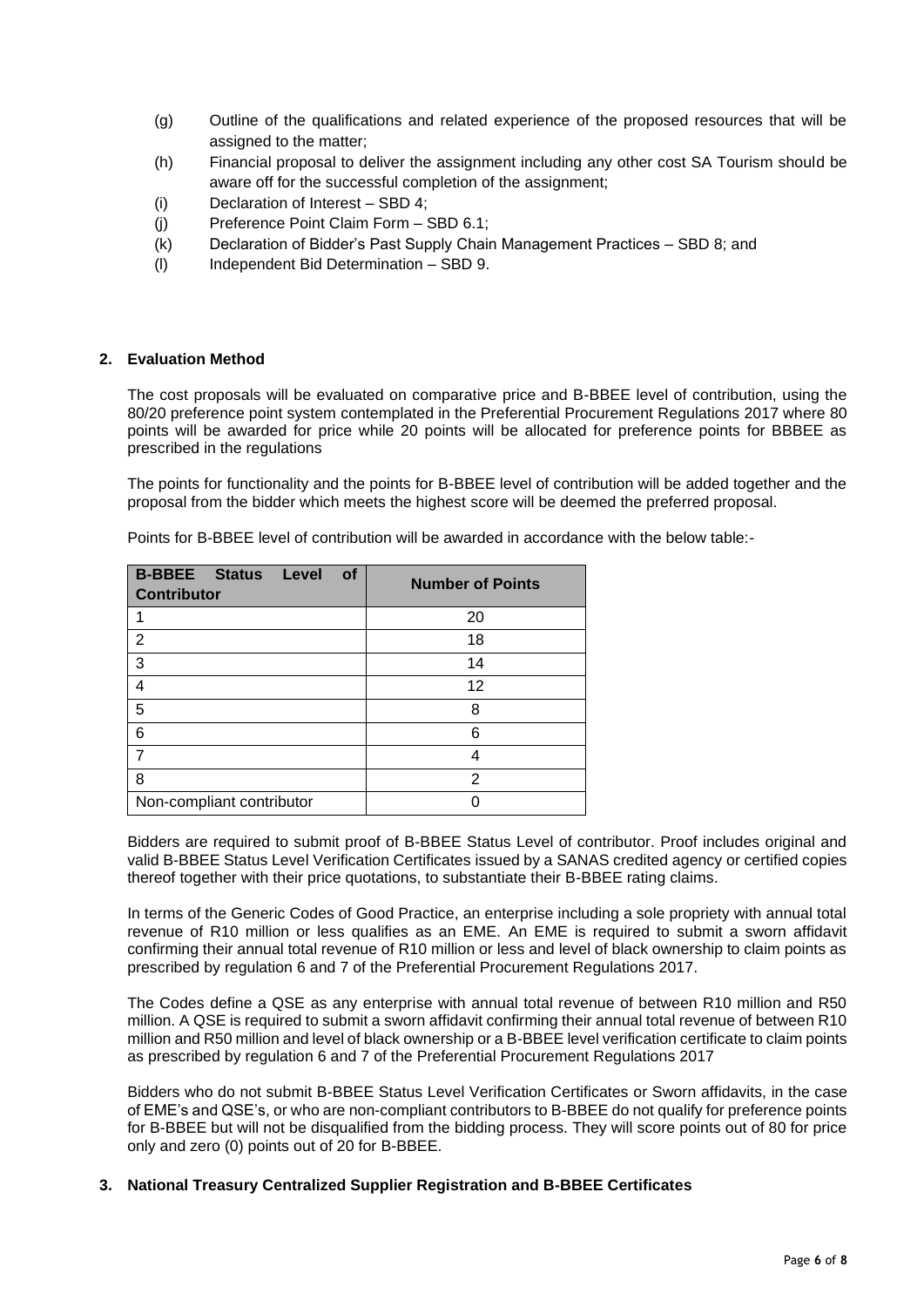All bid submissions must include a copy of successful registration on National Treasury's Centralized Supplier Database (CSD) with a valid tax clearance status and an original or certified copy of a B-BBEE verification certificate (if you have been assessed).

Proposals which does not include these documents will not be considered.

# **4. Deadline for submission**

All proposals must be e-mailed, in PDF format, to [quotes@southafrica.net](mailto:sizakele@southafrica.net) no later than **12h00 on Monday 07 March 2022** and should remain valid for at least 45 days after the closing date.

## **5. Confidentiality**

The request for a cost proposal and all related information shall be held in strict confidence by bidders and usage of such information shall be limited to the preparation of the bid. All bidders are bound by a confidentially agreement preventing the unauthorized disclosure of any information regarding SA Tourism or of its activities to any other organization or individual. The bidders may not disclose any information, documentation or products to other clients without written approval of SA Tourism.

## **6. Terms of engagement**

No service should be provided to SA Tourism and no amount will become due and payable by SA Tourism before an official purchase order has been issued to the supplier where service delivery will be within the specified time scale after the receipt of the official purchase order.

# **7. Payments**

No advance payments will be made in respect of this assignment. Payments shall be made in terms of the deliverables as agreed upon and shall be made strictly in accordance with the prescripts of the PFMA (Public Finance Management Act, 1999. Act 1 of 1999).

The successful bidder shall after completion of the assignment, invoice SA Tourism for the services rendered. No payment will be made to the successful bidder unless an invoice complying with section 20 of VAT Act No 89 of 1991 has been submitted to SA Tourism.

Payment shall be made into the bidder's bank account normally 30 days after receipt of an acceptable, valid invoice.

## **8. Non-compliance with delivery terms**

The successful bidder must ensure that the work is confined to the scope as defined and agreed to. As soon as it becomes known to the bidder that they will not be able to deliver the services within the delivery period and/or against the quoted price and/or as specified, SA Tourism's sourcing specialist must be given immediate written notice to this effect.

## **9. Retention**

Upon completion of the assignment and / or termination of the agreement, the successful bidder shall on demand hand over to SA Tourism all documentation, information, etc. relevant to the assignment without the right of retention.

#### **10. Cost**

The bidder will bear all the costs associated with the preparation of the response and no costs or expenses incurred by the bidder will be borne by SA Tourism.

#### **11. Cancellation of the request**

SA Tourism may, prior to the award of the bid, have the right to cancel the bid if: